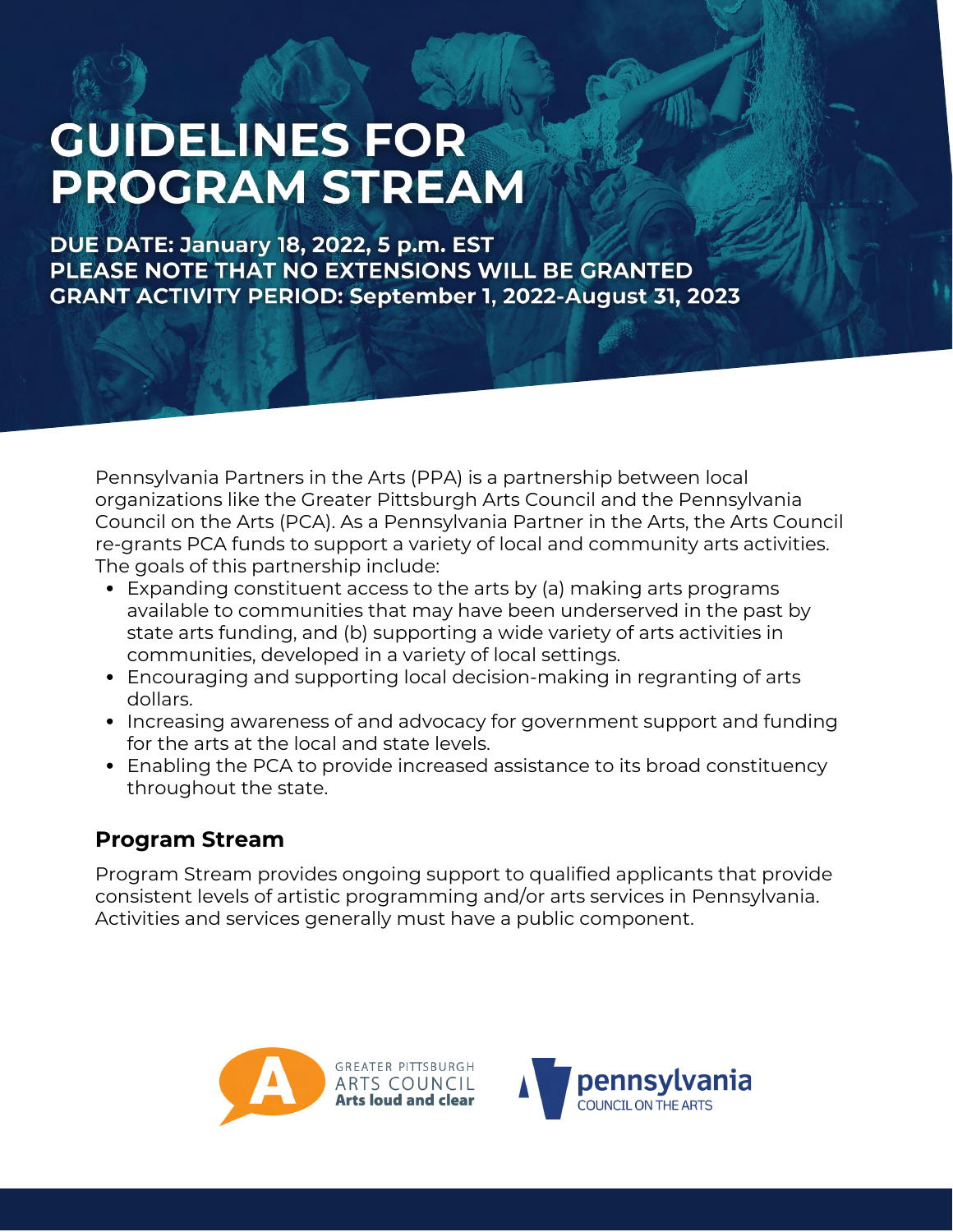### **Eligibility**

#### **Applicants must:**

Be invited to apply by the Greater Pittsburgh Arts Council or the PCA based on a consistent application and grant history with the PCA or the Arts Council.

Be a nonprofit, tax-exempt corporation, a unit of government, or a school district providing arts programming and/or arts services in Pennsylvania.

- Applicants are required to provide proof of incorporation and activity in Pennsylvania before applications are reviewed or funds awarded.
- Unincorporated groups must apply through a nonprofit, taxexempt corporation that acts as a fiscal sponsor.
- The fiscal sponsor is legally responsible for the administration of the contract, including all reporting requirements, and may charge a fee for its services.
- Applicants applying through a fiscal sponsor organization must meet the same requirements as other applicants, except for nonprofit status. The fiscal sponsor is responsible for any award.
- The fiscal sponsor receives the award check directly from the Greater Pittsburgh Arts Council and is responsible for ensuring the completion of the final reports.

Have an average annual revenue of less than \$200,000.

#### **Matching Requirements**

- All grants must be matched on a dollar-for-dollar basis in cash.
- In-kind goods and services may not be used to match PCA funds.
- Program Stream grant funds cannot be used to match other PCA grants.

#### **Funding Restrictions**

Grant funds cannot be used for any of the following:

- Activities outside the performance period of the grant.
- Activities that have a religious purpose.
- Payments to lobbyists.
- Cash prizes and awards.
- Benefit activities.
- Hospitality expenses (i.e., receptions, parties, gallery openings).
- Capital expenditures, including equipment costing \$500-or more.
- Competitions.
- Performances and exhibitions not available to the public.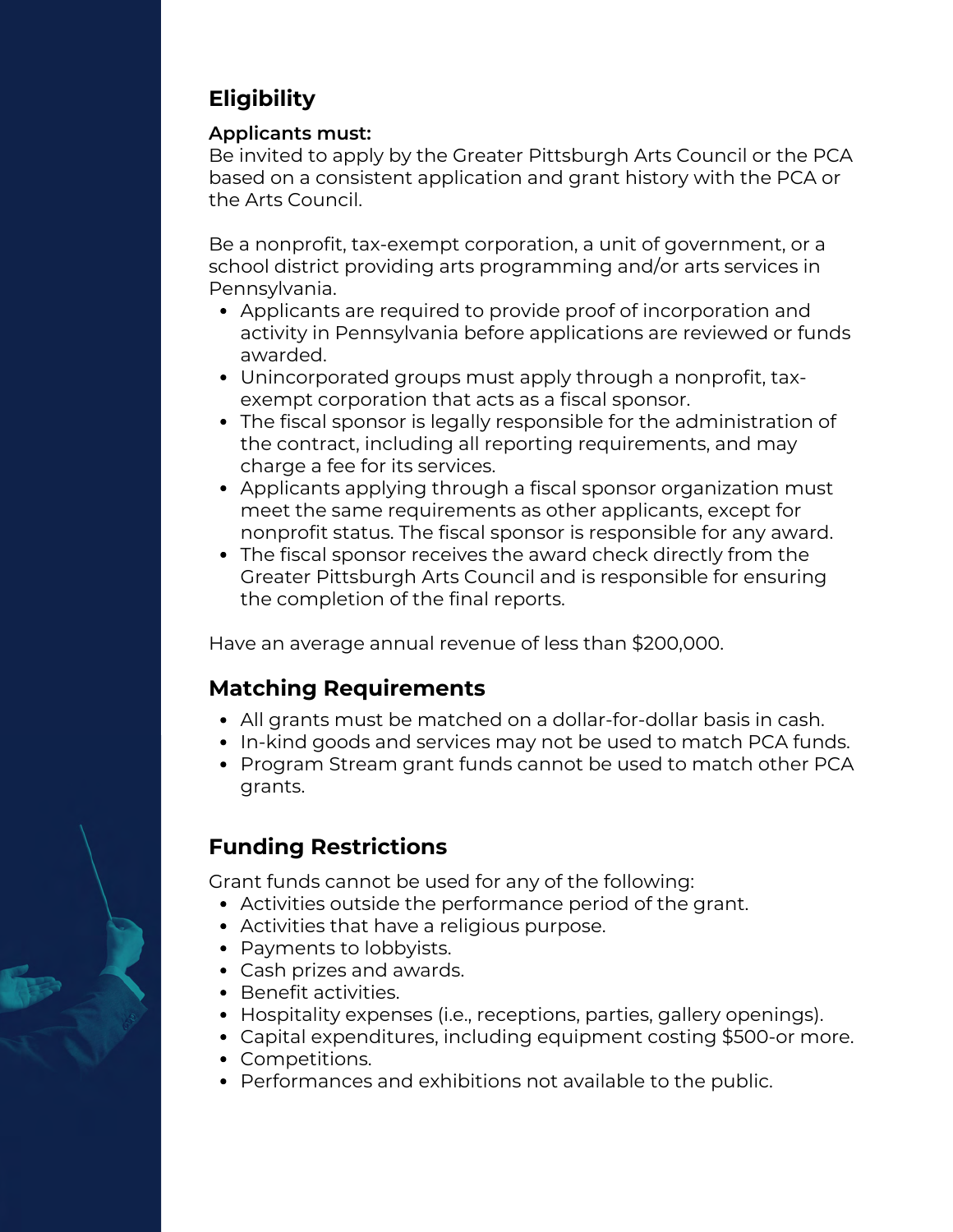#### **Application Process**

Based on their PA county of residence, applicants must submit applications to the Greater Pittsburgh Arts Council. Applications are due January 18, 2022, for the grant performance period of September 1, 2022, to August 31, 2023. Late applications will not be accepted. (If the due date is missed, an application may be submitted to Entry to Program Stream by the February 15, 2022, due date).

#### **Application Review Process**

- The Greater Pittsburgh Arts Council staff review applications for any significant changes in finances, leadership, programming, or other factors that may have an adverse impact on the applicant's ability to meet the terms of the grant agreement. A staff member may contact applicants about these changes to obtain additional information.
- The PCA annually reviews funding parameters for Program Stream.
- Applicants will be notified of the status of their applications, award amounts, and grant award agreements.

#### **How to Apply**

- Step 1 Review the guidelines covered in this document.
- **Step 2** [Apply through the Greater Pittsburgh Arts Council's](https://www.pittsburghartscouncil.org/programs/grants) g<u>rants</u> webpage by clicking on the Program Stream section.
- Step 3 Submit your application online by February 18, 2022. No hard copies, please.

#### **Need Help?**

For technical and login questions or questions about content and attachments, please contact the Greater Pittsburgh Arts Council's Manager of Grants and Management, Shaqui Scott, at sscott@pittsburghartscouncil.org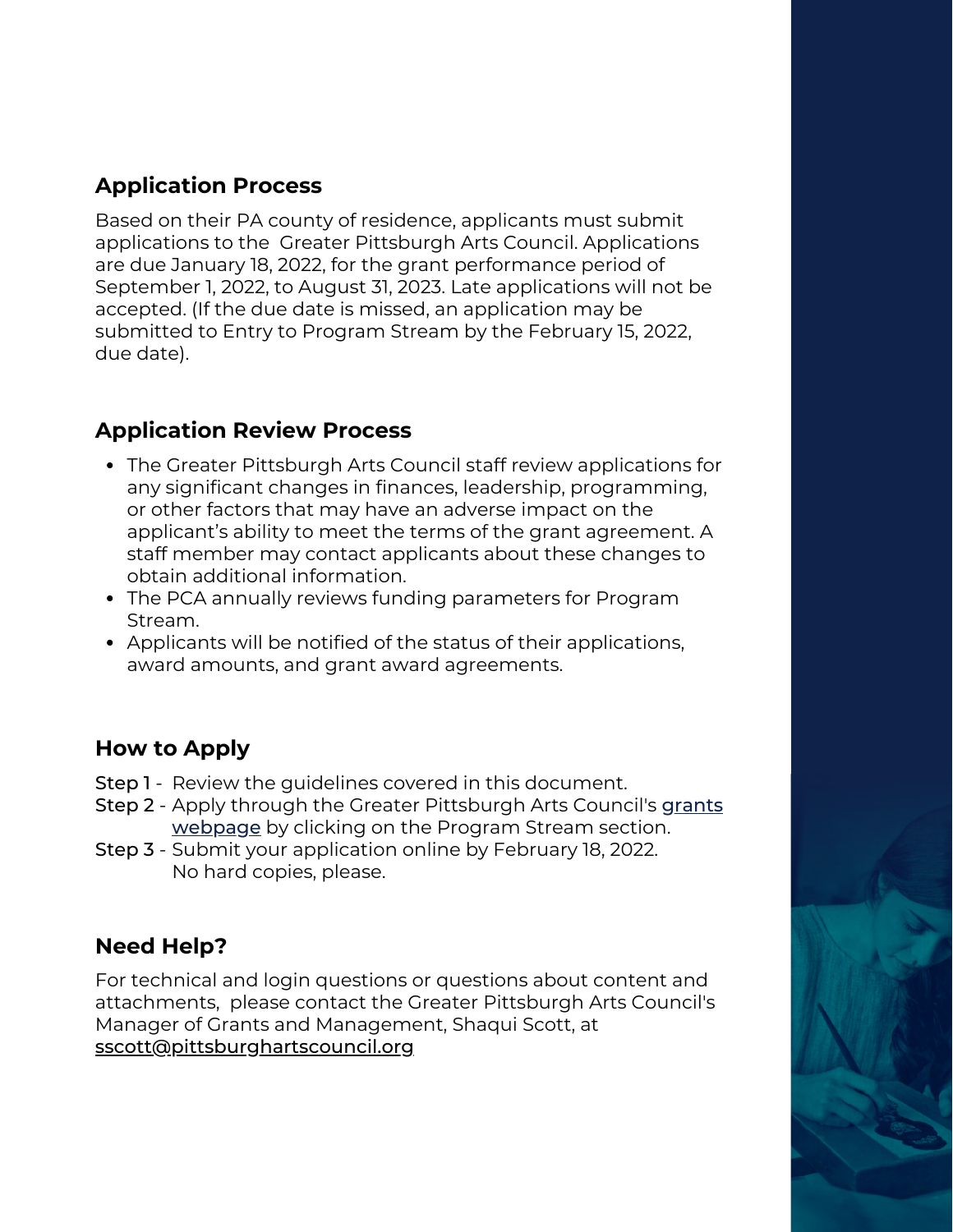# **APPLICATION INFORMATION**

[In addition to basic demographic and business information, you will be expected](https://www.arts.pa.gov/) to provide the following information on the official application.

#### **Narrative**

- As applicable, describe any significant change in your programming or services over the past year (e.g., material change in your mission or arts program goals or the elimination of programming or services). Max 500 words, if not applicable, respond with "N/A."
- As applicable, describe any significant change in leadership or financial [resources over the past year. Max 500 words, if not applicable, respond with](https://www.arts.pa.gov/) "N/A."

#### **Financial Information**

[You will be asked to provide total revenue for your most recently completed fiscal](https://www.arts.pa.gov/) year (all contributed and earned cash income, and realized income from investments, as applicable. Do not include in kind).

#### **Job Information**

Current Number of Full-Time Equivalent (FTE) jobs, where FTE is calculated as a minimum of 35 hours per week. As applicable, include contractors or leased employees providing consistent services under your organization's direct supervision. For non-arts organizations, provide the number of FTEs working within your arts program.

[To the extent that your FTE count varies during the year due to the seasonality of](https://www.arts.pa.gov/) programming or operational needs, provide your anticipated high mark of FTE jobs through the end of the grant period. As applicable, include contractors or leased employees providing consistent services under your organization's direct supervision.

#### **Applicant Survey**

[Please fill out this survey in addition to submitting your application materials.](https://www.arts.pa.gov/) <https://www.research.net/r/ProgramStreamSurvey>